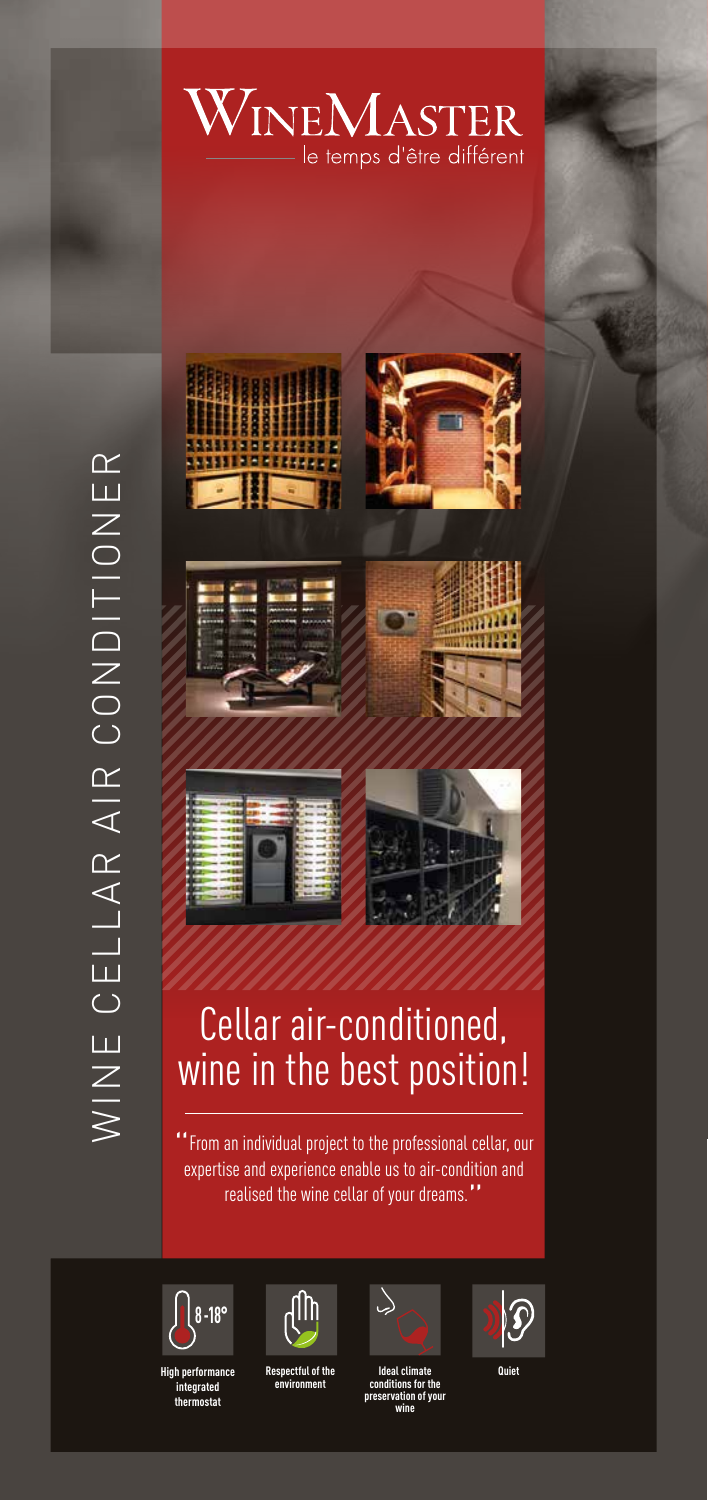## **WALL UNITS**

# **WINE C25** / C25 S / C25 SR



#### **DESIGN, SILENCE AND SAVINGS**

Belonging to the 'embedded' solutions family, the Wine C25 and Wine C50 are installed across a wall partition and transform each completely isolated room into a true wine cellar, up to 50m3. As well as their totally innovative design and their ease of installation, these devices feature a 'high performance' technology offering silence and significant energy savings.

## **WINE C50** S/SR







\*With right insulation and adapted to the volume of the cellar.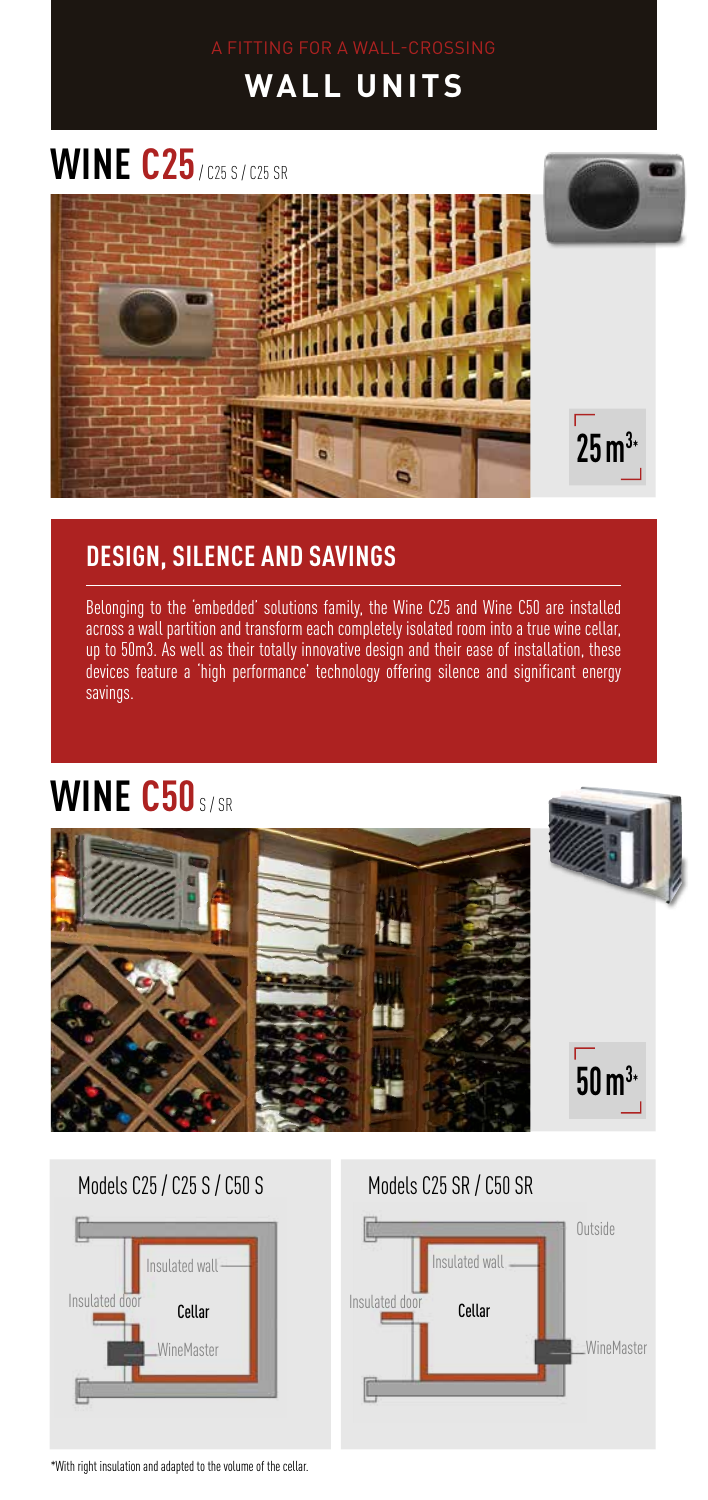#### **DUCTED UNITS**

# **WINE IN25**





#### **FIRST CHOICE ON THE MARKET**

The integrated air conditioners allow you to condition up to 50m3 and benefit from lots of features, notably a silent unit which uses up to 30% less energy when compared with standard air-conditioners. New materials, 'Energy Saving System' technology, ease of installation: all these features are brought together to make this range a first choice on the market.

#### **WINE IN50+**





#### Model IN25 Model IN50+

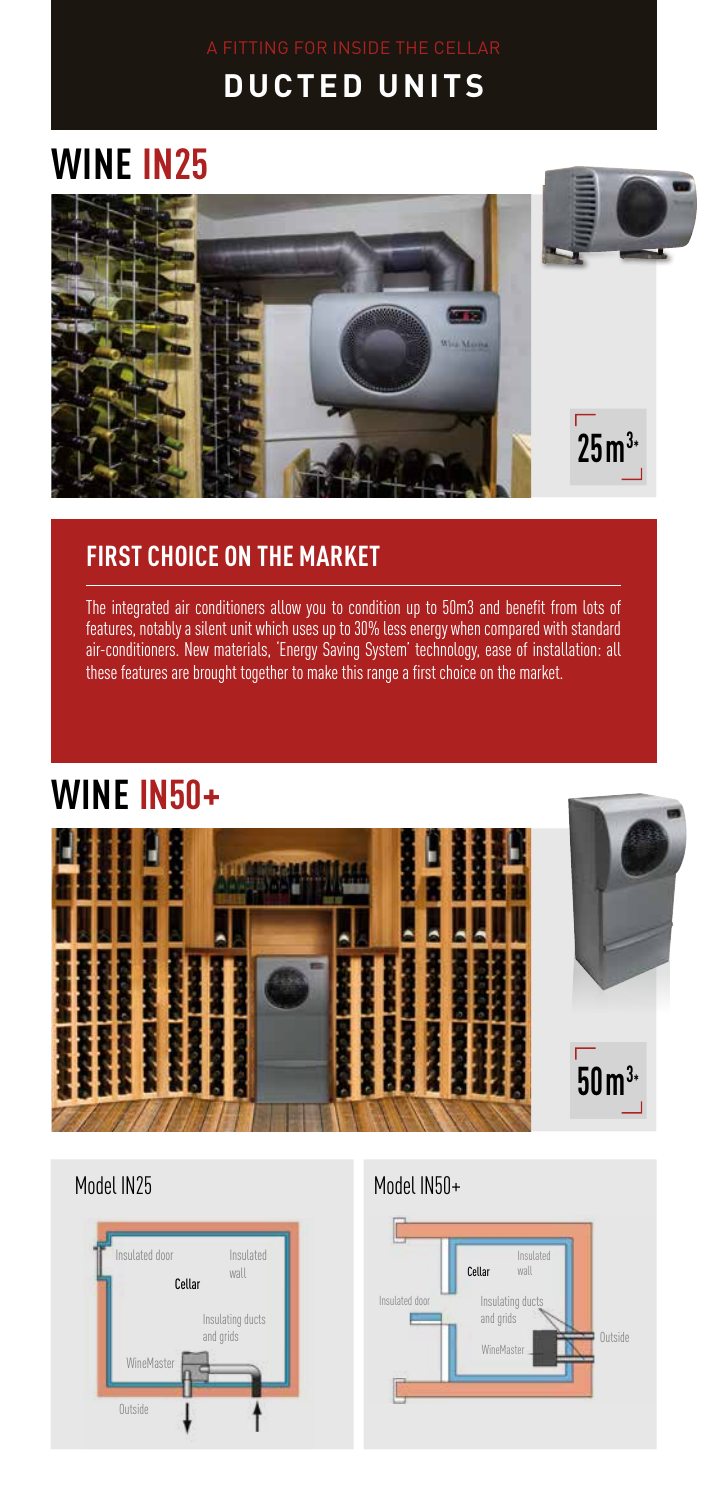## **THE SPLIT UNITS**

# **WINE SP40 CA/DU**



#### **FROM BEAUTIFUL SHOWCASE TO LARGE VOLUME**

In order to respond to the demand for glass-constructed spaces, WineMaster® is launching a new range of wine cellar air conditioners: SPLIT SP40. Passionate hobbyists or restaurant professionals, your wine collection deserves the most beautiful display for everyone's enjoyment.

Designed for volumes up to 100m3, the WineMaster® SP100/SP100-8 creates an exceptional output for real energy efficiency.

## **WINE SP100**





# With dividing walls Without dividing walls



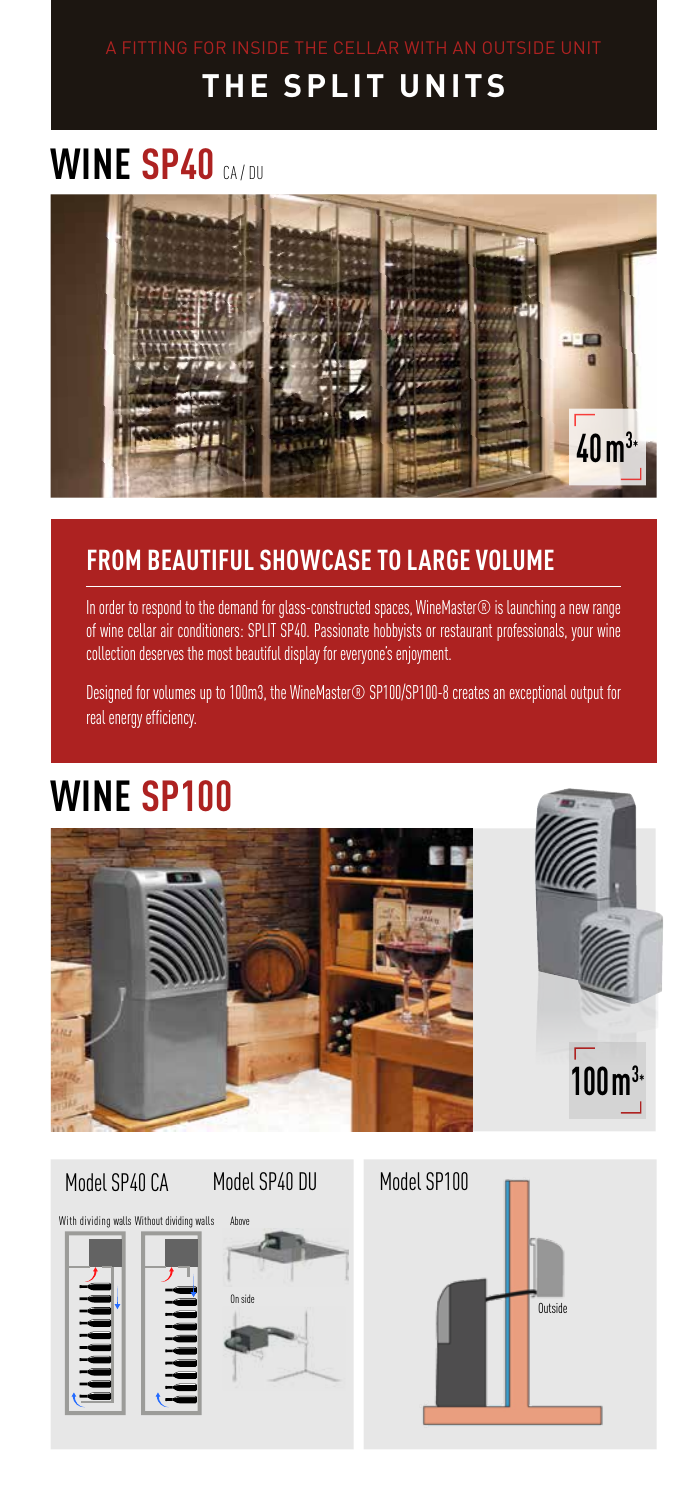#### **A WINE CELLAR THE WAY YOU PICTURE IT**

#### DARE TO DESIGN A UNIQUE WINE CELLAR!

Whatever your style, the Wine ARM 15 integrates very discretely into your wine cabinet. This is going become an essential part of your home. State-of-the-art technology which responds to your every request in wine cellar air-conditioning. With the possibility of creating a bespoke cabinet, your wine cellar will adapt perfectly to your home.

## **WINE ARM15**



#### **2 IN 1 PRODUCT**

The Wine PC15 door unit is an air-conditioning solution for '2-in-1' wine cellars with an isolating door and a very convenient and attractive integrated air conditioner.

## **WINE PC15**



#### **HYGROMASTER®**

With the Hygromaster®, you can regulate the ideal humidity level which is best for your wine cellar. Suspended on the wall, set on the ground or on a sturdy shelf, Hygromaster $\circledR$  can be installed very easily. Quite simply connect it to the canister that comes with the device. This reservoir kit fills the Hygromaster® with demineralised water.